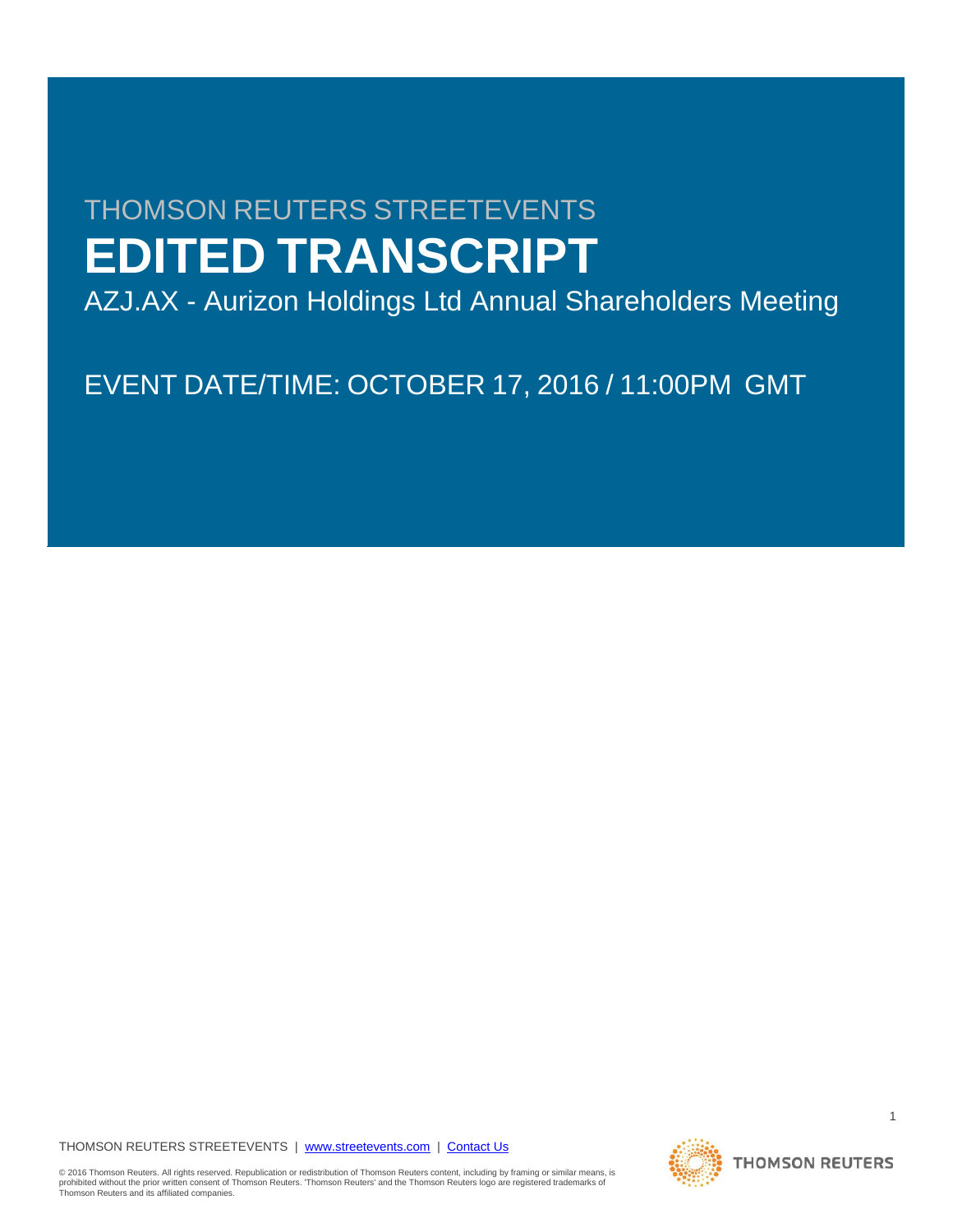# **CORPORATE PARTICIPAN T S**

**Tim Poole** *Aurizon - Chairman* **Lance Hockridge** *Aurizon - CEO and Managing Director* **Russell Caplan** *Aurizon Holdings Limited - Independent Non-Executive Director* **Michael Fraser** *Aurizon Holdings Limited - Independent Non-Executive Director* **Kate Vidgen** *Aurizon Holdings Limited - Independent Non-Executive Director*

# **CONFERENCE CALL PART ICIPANTS**

**Michael Waterhouse** *Australian Shareholders' Association* **Ken Rolland***Shareholder* **Mike Deckman***Shareholder* **Katie Petersall***Shareholder*

# **PRESENTATION**

#### **Tim Poole** *- Aurizon - Chairman*

The Company Secretary has confirmed that a quorum is present and accordingly I declare the Annual General Meeting open. The Notice of Meeting was mailed to all shareholders on 5 September 2016 and I'll take the Notice of Meeting as read.

I would now like to outline the format of this morning's meeting. My introduction and address will be followed by an address from our Managing Director and CEO Lance Hockridge. We will then turn to the business of the meeting during which you will have an opportunity to ask any questions relating to the business of the meeting.

I will now introduce your Board of Directors and some of our senior executives. Seated from my far right, your left, is Kate Vidgen. Next to Kate is John Cooper. Next to John is Sam Lewis. Next to Sam is our Company Secretary Dominic Smith. Next to Dominic is our CEO and Managing Director Lance Hockridge. Next to Lance is Russell Caplan. Next to Russell is Karen Field and next to Karen is Michael Fraser.

Members of the Company's executive committee, Lance's direct reports, are also present. John Yeoman of PricewaterhouseCoopers, the Company's external auditor, is also in attendance today and he is seated in front of me this morning. John will actually be replaced as the Company's external auditor after the conclusion of today's Annual General Meeting. I'd like to thank John for the high quality of his work and advice to the Company over many years. John will be available to answer any questions regarding the conduct of the audit and the content and preparation of the Audit Report. I will now turn to my meeting address.

Once again, ladies and gentlemen, welcome and I'm very pleased to welcome you here to the sixth AGM of Aurizon Holdings Ltd. In keeping with Aurizon's commitment to reconciliation and respect, I acknowledge the Turrbal and Jagera people as the traditional owners of the land where we gather and recognize that this land has always been under their custodianship. I pay my respects to elders past and present and to emerging community leaders. I also extend respect to all Aboriginal and Torres Strait Islander people here today.

The 2016 financial year was challenging for Aurizon. Market conditions in the resources and freight sectors were tough for our customers and this resulted in flat or lower volumes across our businesses. In this difficult environment, the development plans the Company had been advancing in Western Australia and Queensland were wound back. The asset impairments that partly flowed from these decisions were disappointing and were largely the reason for a decline in statutory net profit. We are committed to improving our approach to capital allocation when considering future growth opportunities.

The stand out performance for the year came from our network business. Tonnages transported across our rail network in Central Queensland were 225.9 million tons, marginally above the prior year and another record for the system. Total revenue for network was up 6% and EBIT up 5% compared to the prior year. The regulated network is a very valuable Australian infrastructure asset and is a key component of Aurizon's value proposition to investors.

#### THOMSON REUTERS STREETEVENTS | [www.streetevents.com](http://www.streetevents.com/) | [Contact Us](http://www010.streetevents.com/contact.asp)

© 2016 Thomson Reuters. All rights reserved. Republication or redistribution of Thomson Reuters content, including by framing or similar means, is<br>prohibited without the prior written consent of Thomson Reuters. 'Thomson R Thomson Reuters and its affiliated companies.

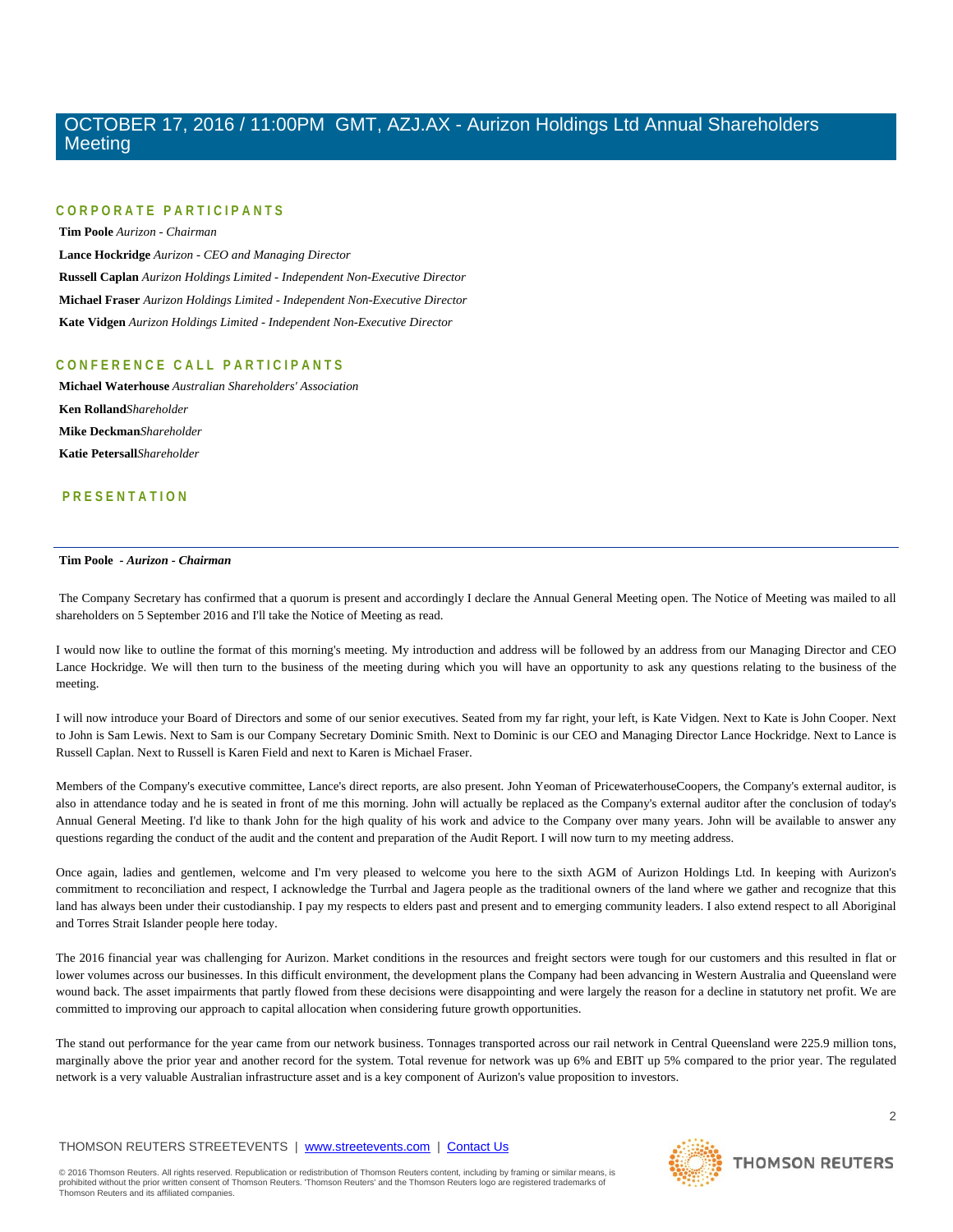Total coal volumes in our above-rail haulage operations in Queensland and New South Wales were down 2% on the prior year to 206.8 million tons. Revenue in aboverail and coal declined 1% compared to the prior period. We budgeted for better but in a difficult market this was a reasonable result.

Our freight businesses remain challenged with volumes of 40.4 million tons, 9% lower than the prior year. During the past two years, revenue in the freight business has declined 28% though balanced somewhat with a 20% reduction in operating costs. With some divisions loss making and others not earning an appropriate return on invested capital, this is not an acceptable position. As a result, we are conducting a detailed review of our intermodal and diversified bulk freight businesses with the clear objective of improving performance from these segments of our Company. The outcome of this review may also have implications for the carrying value of the assets in the intermodal and diversified bulk freight businesses.

Given a subdued market outlook, business transformation remains absolutely fundamental to the Company. Transformation initiatives are making your Company more efficient, reducing the cost base and making us even more competitive in the marketplace.

In this transformation space, we continue to build momentum. We took another AUD131 million out of our cost base last year and remain on track to achieve the AUD380 million target, a three-year transformation target, by mid-2018. Major restructuring projects are at various stages of implementation right across the organization, together with the continued introduction of new technology and systems.

The Board is focused on effective capital management and in the 2016 financial year Aurizon returned 830 million to shareholders through dividends and share buybacks. The full-year dividend of 24.6 cents per share represented a 100% dividend payout ratio on underlying earnings, up slightly on dividends paid in the prior year. As announced at our full-year results, the Board has determined to cease the share buyback while we manage new term balance sheet capacity with potential growth opportunities.

The Board expects the Company to be in a strong position to deliver strong shareholder returns as free cash flow increases significantly over the coming years, with capital expenditure reducing and savings realized from ongoing transformation activities.

Moving on now to our recent news of CEO succession. On 1 December this year we will welcome Andrew Harding to the role of Aurizon's Managing Director and Chief Executive Officer. Andrew joins Aurizon with a wealth of experience in the resources industry after more than 24 years at Rio Tinto, most recently as Chief Executive of Iron Ore. Andrew has experience in managing highly complex businesses. He has a thorough understanding of the issues facing our customers and he has managed logistics operations in a mining environment. The Board is delighted to have attracted someone of Andrew's caliber to lead Aurizon.

On behalf of the Board and shareholders, I'd like to take this opportunity to pay tribute to Lance Hockridge for his outstanding leadership as Managing Director and Chief Executive Officer for the past nine years. Lance's leadership has been central to Aurizon's transformation from a government owned railway to a successful top 50 ASX listed company. Aurizon has achieved new levels of operational and commercial performance as well as taking major steps on cultural change.

One of Lance's true legacies will be Aurizon's safety transformation. His personal commitment is unwavering and he's been relentless in driving very significant improvements in safety performance. Aurizon has not had a lost time injury in two years. That achievement alone is a testament to the work that's been done.

Lance has also championed Aurizon's commitment to diversity and inclusion. This has seen him recognized internationally for programs Aurizon is implementing, which are gaining real traction and hard-fought cultural change across a traditionally male-dominated workforce.

I know Lance is focused on the work at hand through to his departure in December. However, as this is his last AGM I wanted to put on record with shareholders the Board's appreciation of his efforts and wish him all the very best for the future.

Rejuvenating and diversifying Aurizon's Board has been a key focus over the past year. I believe the Board is now well structured to deal with the challenges and opportunities in front of us.

I acknowledge long-serving directors Gene Tilbrook and John Atkin who retired since last year's AGM. I thank them for their significant contribution in steering Aurizon through the listing on the ASX and a period of great change.

Earlier this year we welcomed new Directors, Michael Fraser and Kate Vidgen. Michael has more than 30 years' experience in the Australian energy industry and has taken on the role of Chairman of the Aurizon Network Board. Kate's career to date has been in investment banking and principal investing spanning infrastructure, energy and resources industries.

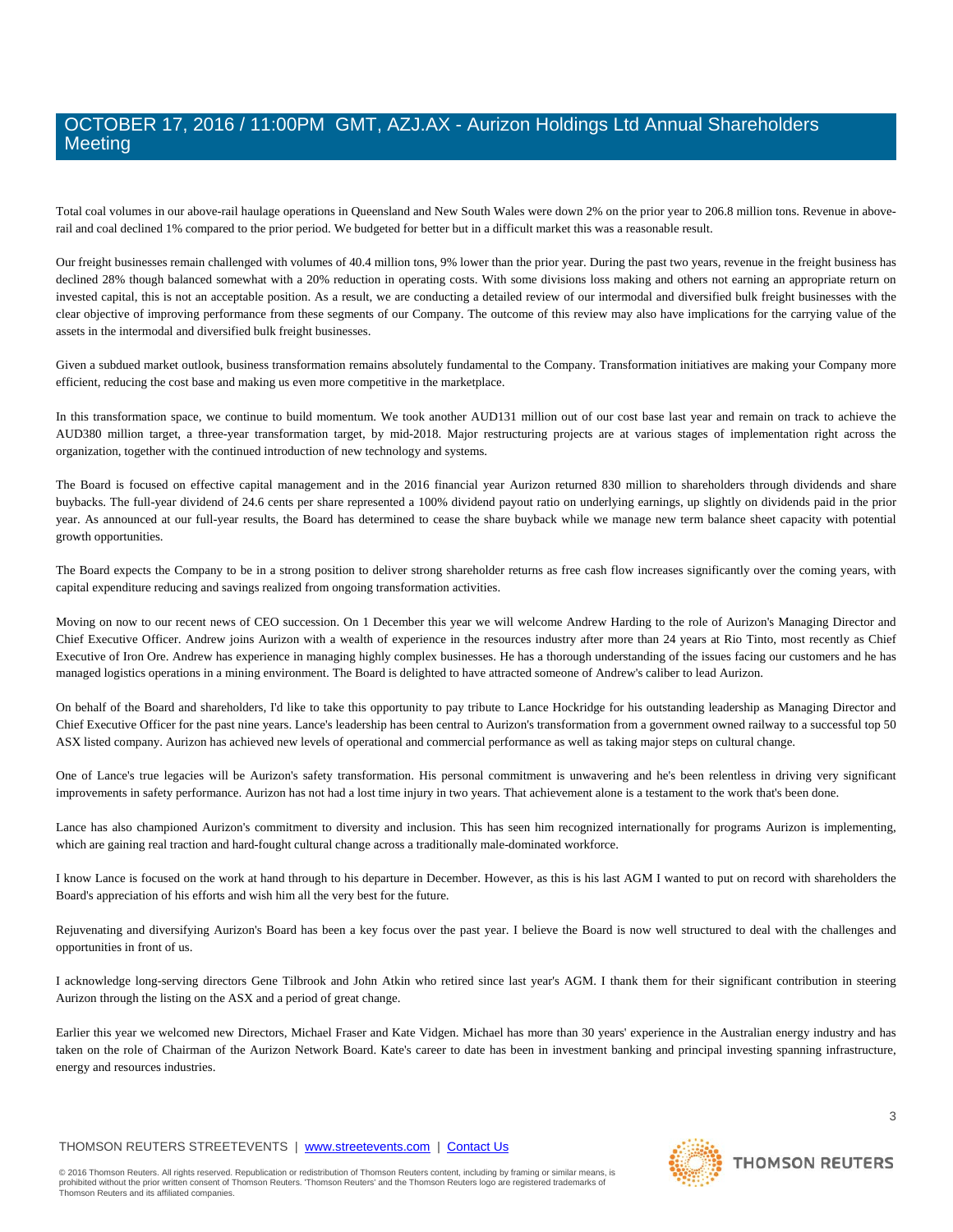Similar to last year's AGM, I'll shortly be inviting all Directors nominated for election or re-election to address you directly to outline their credentials. The Board's view is that shareholders should have the opportunity to hear firsthand the knowledge and experience each director brings to the Aurizon Board.

Looking forward to the 2017 financial year, we are cautiously optimistic notwithstanding the low-growth environment. The Company is strongly positioned with stable and long-term contractual arrangements with significant and largely investment grade customers. We also note recent improvements in commodity prices particularly metallurgical coal which is likely to deliver an increase in customer profitability and improved confidence generally in the resources sector. There's still a long way to go before we can call this a recovery but the signs are positive.

Aurizon's view is that we will continue to see strong demand for high-quality Australian coal, both thermal and metallurgical, from Asia and the Indian sub-continent. This is supported by external and internal analysis and is covered extensively in our Sustainability Report, copies of which are available on the tables outside our meeting here today.

We readily acknowledge that markets remain tough and the competition for new business is fierce. Our focus remains on transformation and driving greater productivity in both our above and below rail businesses. This work will take many shapes including the continued introduction of new innovation and technology. We will also be actioning the recommendations arising from the review of our intermodal and diversified bulk freight businesses.

The outcome of the next Access Undertaking called UT5 for the regulation of the Central Queensland Coal Network is significant for the Company. We are working extremely hard on the submission that is due to the regulator at the end of November. This includes enhancements to the UT4 outcome to seek to ensure we earn an acceptable return on the capital we have invested in network capacity and we are adequately compensated for the risks we are required to accept.

In August, we gave guidance for the 2017 financial year for an increase in underlying EBIT to between AUD900 million and AUD950 million. We also advised that above rail volumes are expected to remain flat in a range of 255 to 275 million tons, above rail coal haulage is forecasted between 200 and 212 million tons and below rail volumes across the SCQ are anticipated to be flat. This guidance remains appropriate based on trading to date and our current expectations for the remainder of the 2017 financial year.

In closing this morning, I would like to acknowledge Aurizon's leadership team and the dedicated employees at the front line. Each of our employees, regardless of what they do, play a vital role in delivering for our customers. Our team is operating in a changing, highly competitive environment. The commitment and hard work that I see firsthand by our employees is outstanding.

I also acknowledge the enduring support of our customers. We highly value your business and aim to provide you with an efficient, reliable and safe service each and every day. Also to the communities in which we operate and the community representatives at local, state and federal level, we are fortunate to have such engaged stakeholders willing to share valued feedback on Aurizon's progress.

Finally, my thanks to you, our shareholders, for your continued support and interest in our business. The Board appreciates your views and your feedback and we look forward to having a chance to catch up with you individually after today's formal proceedings.

I'd now like to invite Lance to address us in his final AGM presentation as Aurizon's Managing Director and CEO.

#### **Lance Hockridge** *- Aurizon - CEO and Managing Director*

Thank you, Tim, particularly thank you for the kind words and good morning to all of you, ladies and gentlemen. The Chairman's just detailed our Company financial performance across the last financial year and I look forward to the challenges and opportunities that lay ahead for us. In my address this morning I'll speak more about our transformation, the hallmark of our Company including customer outcomes, safety performance, sustainability and diversity.

In terms of transformation, the pace of change has certainly continued. Tim has confirmed that we are on track with our three-year target of AUD380 million of benefits to be achieved by FY18. If achieved, this would mean that in the space of five years, we will have taken more than AUD630 million out of the cost base of your business.

Transformation is fundamentally about doing more with less, doing it smarter with new technology and new process and finding better ways to work with customers. Many ideas are simple but tough to execute. Others have multiple benefits in productivity as well as in safety. Initiatives like longer trains with bigger payloads, trackside technology that is rapidly driving down maintenance costs across our fleet or drones that inspect overhead power systems on the 2,700 kilometers of coal network.

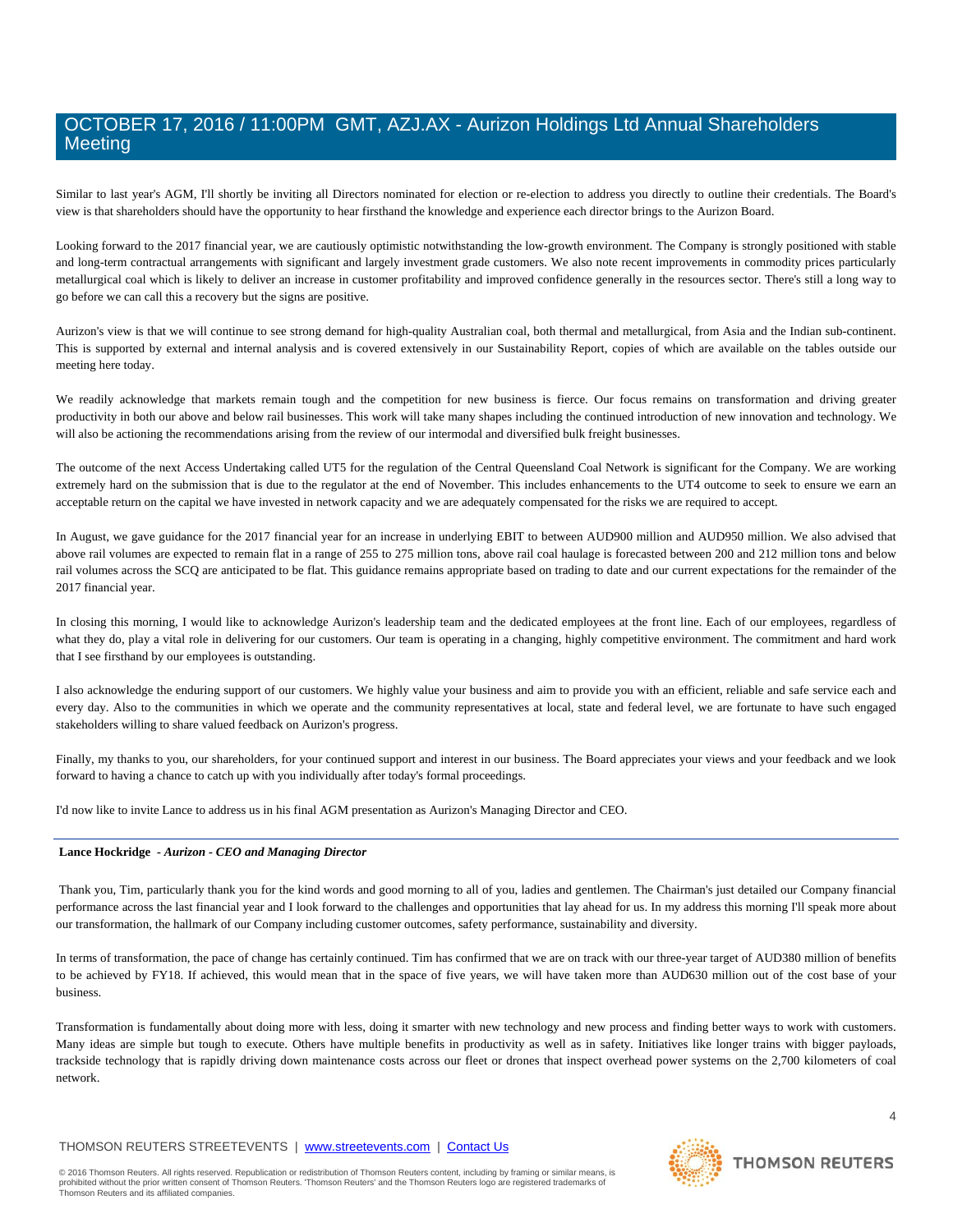In the five years to June 2016, we can see productivity gains in these simple measures. We're delivering 11% more tons to our customers with 37% fewer locomotives, 19% fewer wagons and 3,000 fewer employees.

We've done a lot of work over the last year to refine our customer value proposition including extensive engagement with our customers to gain their feedback. Coupled with the productivity and the efficiency gains that I've spoken about, this has positioned us well to secure new work or to renew and extend existing contracts. We won during the year a range of new coal intermodal and diversified bulk freight contracts with high-quality customers including BHP Billiton, Anglo American, Wollongong Coal, Syntech Resources, Wilmar and Mitsui.

We know however there is opportunity to do more and as Tim mentioned in his address we're certainly reviewing in detail underperforming areas of our freight business.

In May, we relocated our Sydney freight operations from Yennora to Enfield. This site has direct access to the north-south interstate railway and a dedicated rail then to Port Botany. It is a turnkey site secured under long-term lease arrangements. Soon thereafter, as you know, we sold our equity stake in the future Moorebank freight development for almost AUD100 million.

In North Queensland, we're completing construction of a new intermodal facility in Townsville at an investment cost of some AUD40 million. Again, this is strategically located infrastructure which we see as key to the commercial success for us in that market. Again, it's also allowed us to exit inner-city Townsville and put the large land area that we had in that part of the world on the market.

Moving now to safety, our core value and the number one priority in everything that we do. Our turnaround in safety performance during my time at Aurizon has been gratifying but it's a great testament to the ability of our employees to be able to embrace change. In FY16, we achieved a lost time injury frequency rate of zero for the first time in the railway's 150-year history. This contrast with what was frankly an appalling rate when I arrived at the Company at the end of 2007, when we recorded 117 injuries that were severe enough to prevent our employee turning up to their next rostered shift.

Last week, as Tim has already noted, we recorded two years without a lost time injury. While our employees and the leadership team should be very proud of what we have achieved we understand the fragility of safety and the need for constant vigilance every single day.

Last week we released our third sustainability report. As Tim's observed, there are copies, if you would like one, outside this morning or of course they are also available online. This year's report focuses on the resilience of our Company, our customers and the communities in which we operate and analyses in some detail the ongoing demand for the commodities that we haul. What I trust is that it gives you as shareholders a level of detail and context around that resilience of the Company and the underlying strength of the markets in which we do operate. This includes a detailed analysis of future coal demand.

It points out just by one way of one example, that in FY16 metallurgical coal underpins 73% of our network revenue and 51% of our coal-related rail haulage revenues. Metallurgical coal of course is used for steel and there's no ready substitute for using coal in the steel-making process.

Sustainability initiatives will lead us to discovering smarter ways of doing business, developing more commercial solutions for customers and ultimately delivering greater value for you, the owners of our business.

At Aurizon, we believe that building a more diverse and inclusive workforce is critical to us achieving our financial as well as our strategic objectives. It's clearly also the right thing to do. It includes diversity of gender, of ethnicity, sexual orientation and of course diversity of thought. It's not an easy task diversifying a predominantly male blue collar workforce, a demographic which as you know is generally reflected in the Australian rail industry.

Back in 2010 shortly after our IPO, women made up around 12% of our workforce. Our efforts to turn this around have frankly at times been greeted by cynicism and active resistance. Slowly though we are starting to achieve tangible results. We have a range of specific programs in place as well as initiatives to drive cultural change right across our workforce. Aurizon is becoming known as an employer of choice where all people are valued for their talents.

Aurizon's female participation now stands at more than 18% as at the end of last month, so there's some good momentum. Still, there's clearly a lot of work ahead before Aurizon can really claim to be a truly diverse and inclusive company.

So then as I near the end of my remarks this morning I too would like to welcome and acknowledge the appointment of Andrew Harding as my successor. Andrew will have the support of exceptionally talented employees as well as a committed leadership team and a high-caliber Board.

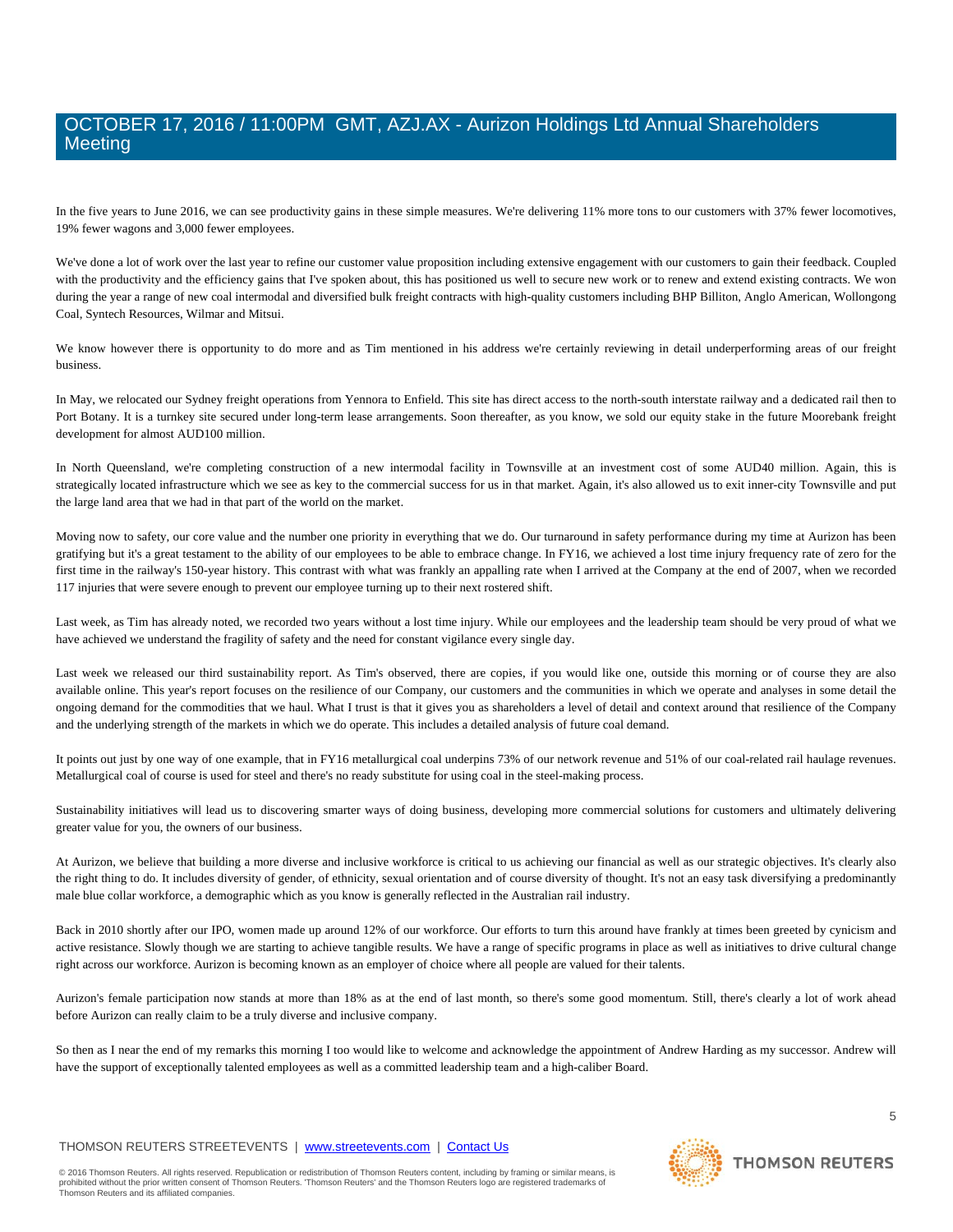In this then, my sixth and final AGM addressed to shareholders, a few brief reflections. I'm certainly very proud of the Company we are today but even more so am I excited about what the future holds for Aurizon. When I first arrived as I say at the end of2007 and well before the task of privatization and public listing, it was a very different place. Across all dimensions we've spoken about safety, but customers, commercial and operational performance, we had a lot to do and a lot to learn.

In a few short years, the changes are stark. We are leaner, more resilient and more productive. Customer service has improved immeasurably. Many aspects of our safety performance that we've described this morning are world leading.

But what hasn't changed, in fact it's at the heart of our transformation, is the incredible talent, the capability and the sense of belief of our people to genuinely embrace change, new technology and innovation, to refocus on recreating value for customers as well as for shareholders.

It's not been all smooth sailing. With change does come disruption, the end of old work practices and unfortunately there have been job losses. Our footprint is smaller yet our labor and asset productivity continues to grow.

Renewal is fundamental to Aurizon's continued organizational growth, cultural change and commercial success. More than a third of our employees are new to the Company even since privatization in 2010. In leadership ranks that number is even more pronounced. More than 80% of the top 35 leadership roles in the Company have changed out since privatization.

New recruits have brought new ideas, a new perspective but they've built on the bedrock of railway knowledge and capability formed over that 150 years of our history. It is this ongoing transformation that lies at the core of our future success. Now is the time to refocus and redouble our efforts to ensure that Aurizon is well positioned for what in my view is the inevitable recovery in market conditions.

I would certainly like to thank our employees right across the country for their ongoing hard work, dedication and determination in transforming Aurizon into the Company that it is today. Thank you also to my leadership team who have been instrumental in the significant reform that we have been able to achieve. To our customers and to our shareholders, thank you for your ongoing loyalty and support.

And finally to the Board, thank you for the opportunity to lead this great company over nearly a decade as well as for your enduring support. It's been for me the most great honor and privilege and I now hand back to Tim.

#### **Tim Poole** *- Aurizon - Chairman*

Thank you, Lance. Ladies and gentlemen, we now come to the formal business of the meeting.

There are a number of procedural matters which I would like to draw your attention to. As this is a shareholders' meeting, only shareholders, their attorneys, proxies and authorized representatives are entitled to speak or vote at this meeting. Each item will be discussed in turn and members will have the opportunity to ask questions on that item of business. Please save your questions on individual items until we reach that specific item of business.

As indicated in the Notice of Meeting, and in order to ensure that the views of all shareholders are taken into account, all items of business before the meeting where a vote is required will be determined by way of a poll. All eligible shareholders and proxy holders will have been issued blue voting cards on entering the meeting. If you are both a shareholder and a proxy holder it is important you complete two voting cards, one in your own right and the second as a proxy. All eligible non-voting shareholders will have been issued red voting cards on entering the meeting.

Proxy holders should note that all directed votes received thus far have been accumulated and recorded. Proxy holders with open votes are asked to record a vote in favor of or against a resolution. If proxy holders want to vote percentages of their vote in different ways, you will need to specify the relevant percentages on the voting card. The sum of the votes cast cannot exceed 100%.

Following questions on each resolution, details of the proxies received by the Company from shareholders will be displayed on the screens behind me. Subject to the voting exclusions detailed in the Notice of Meeting for item three and the shareholder having marked the appropriate box, any open proxies will be voted in favor of each resolution.

As mentioned earlier, all items of business before the meeting today where a vote is required will be determined by way of a poll. In respect to conducting the poll, I appoint [Taylor Fan] of Computershare Investor Services as the returning officer. During the course of the meeting, I will ask you to mark the reverse side of your voting card and at the end of the meeting, they will be collected by the returning officer and his colleagues. For the convenience of those who may wish to leave early, I

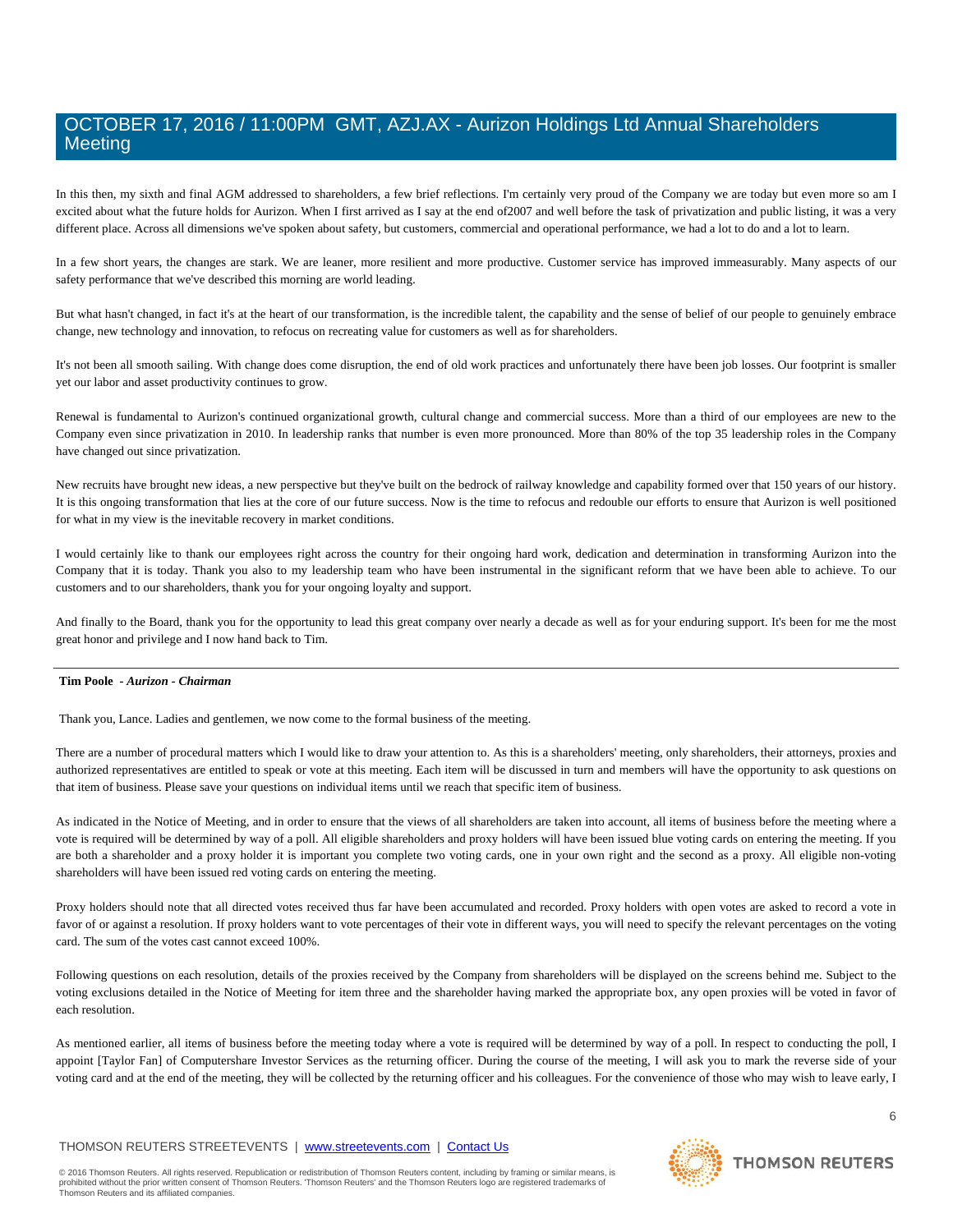open the poll now. You can therefore mark your voting cards now and as you leave, pass them to the returning officer and his colleagues who will be standing by the exits.

The first item of business listed in the Notice of Meeting is to receive and consider the financial statements, Director's Report and Independent Auditor's Report of the Company and its controlled entities for the financial year ended 30 June 2016. In accordance with the Corporations Act there is no vote on this item. This item of business provides shareholders with the opportunity to ask questions about the reports and management of the Company. Any questions for the auditor should initially be directed to me as Chairman and I will determine who is best placed to answer the question.

I am happy to take any comments or questions you may have in relation to the financial report or the management of the Company in general. If you have a question, can I please ask that you move towards one of the attendants, present your shareholder admission card which will be blue or red in color, state your name and then ask your question.

Are there any questions?

#### **Unidentified Audience Member**

Hi, I have two questions. Earlier this year, Aurizon wrote down AUD30 million from its partnership with [JVK] Hancock Coal in the Galilee Basin. This occurred despite experts from the institute for energy economics and financial analysis saying back in 2013 that the project made no financial sense in the context of current and forecast global energy market dynamics. They were right and Aurizon was wrong in this case. The same analysts are now saying that the current market dynamics are even worse for Adani in the Galilee as Adani's coal is double the cost of India's own domestic coal suppliers and India's Energy Minister has stated he's looking to cease foreign coal imports in two to three years. Considering this reducing coal demand and the uncompetitiveness of Adani's coal exports to India, can the Chairman assure shareholders that Aurizon will avoid another highly probable loss in the Galilee Basin by not partnering with Adani's Carmichael Mine?

#### **Tim Poole** *- Aurizon - Chairman*

In relation to that project we are currently not doing any work on that project but what I won't do this morning is actually rule anything in or out. We work with our customers, we work with prospective customers on development opportunities and if market conditions are such that that project does become viable in the future, then it would be appropriate for us to reconsider whether we want to be a service provider to that project. So that's something that we'll continue to assess but at this stage we're not working on that project actively but as I say, if market conditions change then we may look to do so in the future.

What's your second question?

#### **Unidentified Audience Member**

My second question is related to Aurizon's Sustainability Report which uses scenarios traded by the International Energy Agency to determine the implications of climate change policy on Australian's thermal coal exports. Aurizon's forecasts in the report assume that until 2030 Australia will have a constant 23% share in the global seaborne thermal coal market and it also estimates that if a policy scenario succeeded in limiting global warming to two degrees Celsius, there could be a potential increase of Australian thermal coal exports.

However, other analysts forecast that successful global action to reach the two degrees target could lead to Asian thermal coal imports declining from 673 million tons in 2016 to 433 million tons in 2035. This would mean Australian thermal coal exports could decline from 210 million tons in 2016 to 135 million tons in 2035. In light of this inconsistency, has Aurizon modelled the potential impact of a decrease in Australian thermal coal exports on Aurizon's profitability and if so, what is the magnitude of this impact?

### **Tim Poole** *- Aurizon - Chairman*

Thank you. It's a really interesting point and it's fundamental to the core of our business. It is an issue that exercises our mind and I can assure you that we look at all scenarios, both worst case scenarios and more optimistic scenarios, about the future of coal, not only thermal coal but also metallurgical coal. A lot of our views, our base case views and risk adjusted views to the downside and upside are covered in our Sustainability Report so I encourage everyone as I said in my address to have a look at it.

#### THOMSON REUTERS STREETEVENTS | [www.streetevents.com](http://www.streetevents.com/) | [Contact Us](http://www010.streetevents.com/contact.asp)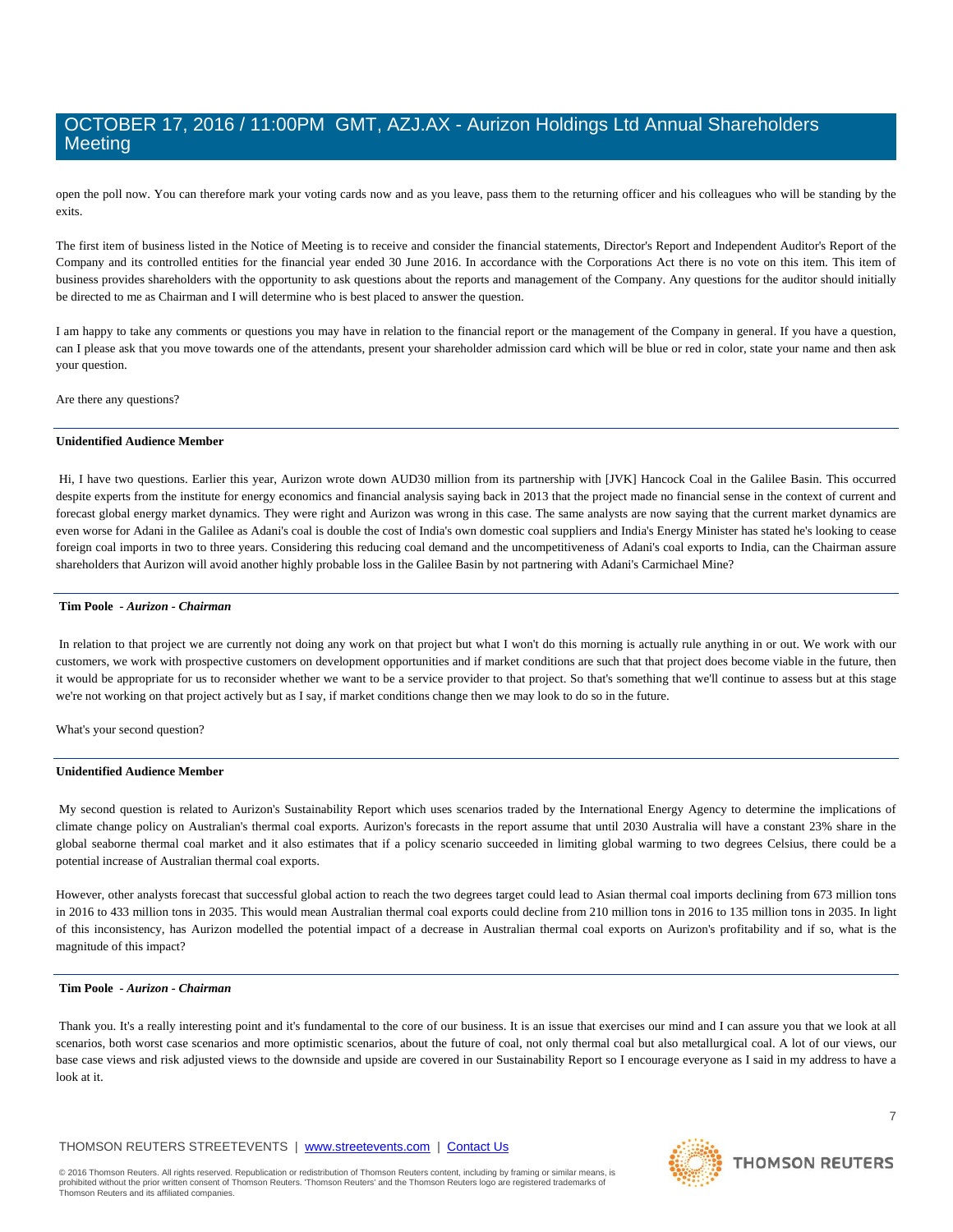Our fundamental view, and I do acknowledge that there are many, many views out there in terms of the outlook particularly for thermal coal. Some are very pessimistic and some are much more optimistic. Our fundamental view is that the future of Australian thermal coal is very sound. We believe that high quality Australian thermal coal will continue to take market share off other countries who provide coal at the other end of the spectrum, so either high ash content or lower energy which is not suitable for the ultra-critical coal-fired generation plants that are being built in the world today.

So we think, our fundamental view is that Australian thermal coal has a future, has a long-term future and will continue to take market share and in fact it's actually better for the environment if Australian thermal coal with its higher quality actually displaces dirtier coal from other parts of the world. So that's our view and that's our base case view as we've set out in our Sustainability Report but thank you for your two questions.

#### **Michael Waterhouse** *- Australian Shareholders' Association*

Michael Waterhouse, Australian Shareholders' Association. Now I echo the voices of half a million shares representing about AUD2.5 million. First, I'd like also echo your congratulations to our CEO in all his efforts to diversify the Company. It's good to see First Nation peoples being employed across the state and the nation and you're one of the companies that have done that. As an Australian, I'd like to see that done more and thank you for all the efforts. It wasn't an easy effort and it won't be in the future, continuous education and improvement is the way to go.

But I wanted to ask two questions of you, Mr. Chairman. One is one out of the blue, but it's important, I think, for retail shareholders. Does the Company have a political donation policy? The reason I ask that is the Australian Electoral Commission reports 18 months after an election or thereabouts. And I note, on that list, Aurizon is on that list. And I want to know, from the Board's perspective, have you set a policy of political donations throughout the Company to guide the Company in what it wants to do and what is that policy? And can you please make it very transparent and public?

The second question is a bit more financial. It's about buyback of shares. Now buyback of shares we've spent, if I recall, AUD370 million to purchase 75.5 million shares over the space of about 18 months or close to two years. The share price has gone down, whether you look at it from the market perspective or whether you look at it from an equity point of view.

Now the theory about buyback shares, as I understand it, is that if I buy back 10% of the shares, my share price should go up 10%. So the way we measure it -- and I know there's a lot of factors going on -- but since this is a practice by many companies on the Australian stock exchange, could we please get a methodology to prove what the return on that investment is; on AUD370 million did you get 10.5% return or better, because if that's what your target is for the rest of the investments, why can't you have the same target? And if it's not that target, then give it back to the shareholders by other means. Thank you.

#### **Tim Poole** *- Aurizon - Chairman*

Thanks, Michael, and good morning. In relation to your first question, the Board does have a policy in relation to political donations which is we don't make them. So it's just a very simple answer to that question.

In relation to your second question, you and I are going to keep talking about buybacks for a long time, I can feel it. So, but let me just reiterate why we decided to undertake the buyback. There's essentially two reasons. One is when the -- prior to the buyback the gearing of the Company was sitting below the level that it should do, particularly in relation to our regulated network business, the regulator, the QCA gives us 55% gearing in our weighted average cost of capital. And if we run gearing at a lower level, we're essentially destroying value vis-a-vis that regulatory case. So it's very important, from the Board's perspective, to provide the right set of returns for shareholders that we run gearing at least at the level provided by the regulator in our WACC.

So given that we're already -- we've already shifted the payout ratio to 100%, we couldn't lift the dividends higher to try and increase our gearing. So buybacks was one option available to us. We couldn't do it off-market, because we didn't have franking credits. We also are limited by the fact that we don't have surplus reserves on the equity side of our balance sheet due to a quirk at the time of privatization. So we actually had relatively few means to try and increase the gearing to that regulatory 55% and buybacks was one of them. So that's one of the key reasons that we undertook the buyback.

The other one, the other reason, which is also critically important and alluded to in your question is, when we were buying back those shares, the forward-look return on the money we were spending to buy back the shares was very attractive. There are many analyst reports in the market that publish IRRs or internal rates of return on buying the shares today and what the forward-look looks like. So many of you would be able to look up those analyst reports and see even where the share price is today, if we were buying back shares what the forward-look return is.

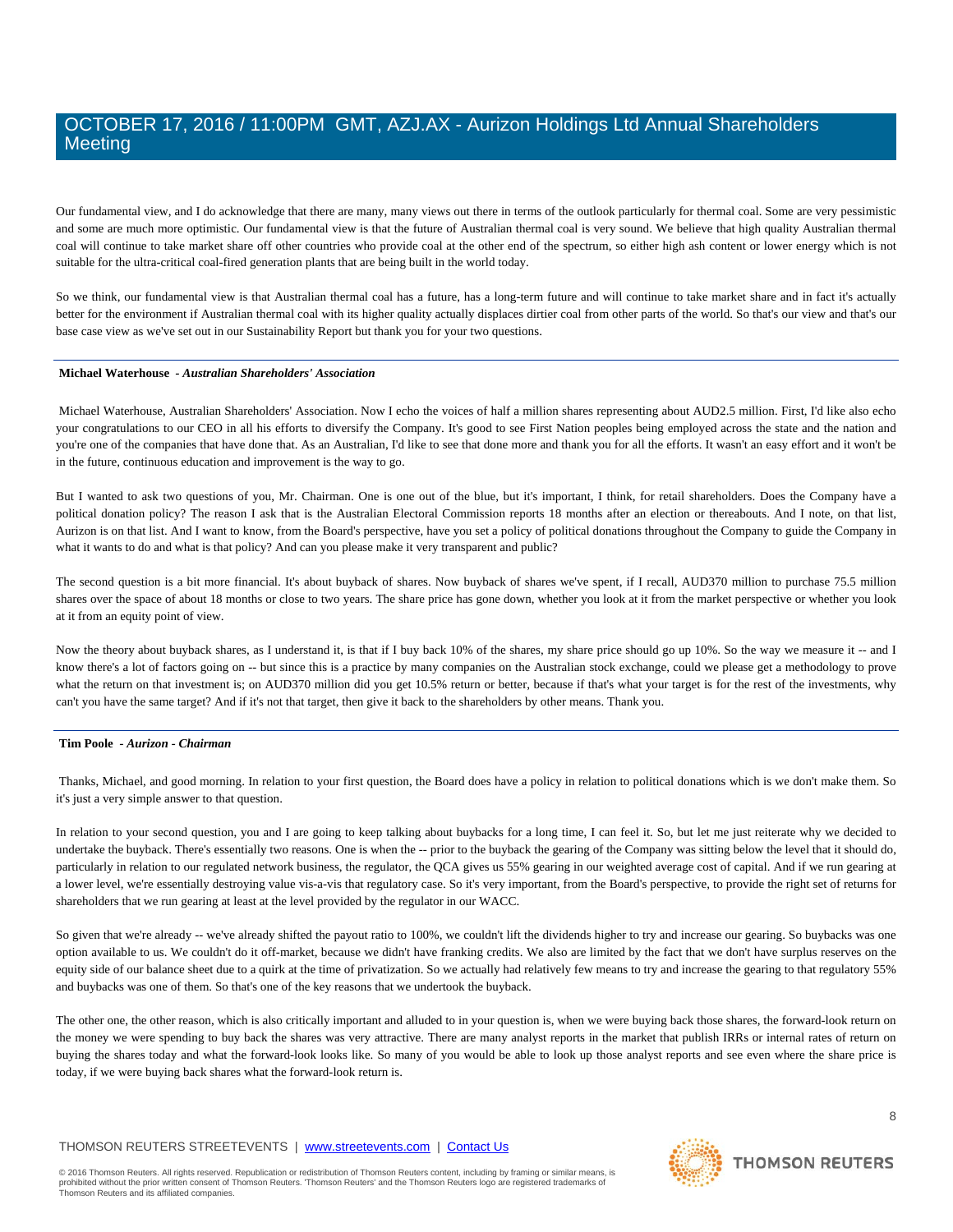And the Board formed the view that the risk adjusted return for buying back our shares at the prices we did was a very attractive return on the capital we employed. So in terms of lifting our gearing and the rate of return that we're getting on buying back those shares, for us it was something that was very appropriate for us to do.

Are there any other questions?

#### **Unidentified Audience Member**

(Inaudible). Two questions. At the end of last year in Paris the world's government agreed to keep global warming between two degrees -- below two degrees. The agreement will become legally binding on November 4. And the Australian government has promised to ratify it before the end of the year. To achieve this, the latest science shows that at least 80% of current proven and probable fossil fuel reserves will need to be kept in the ground. This implies a lot of fossil-fuel companies won't be able to burn their reserves and the money spent on exploration is money wasted. That means there is trillions of dollars' worth of value that will gradually or suddenly disappear from fossil-fuel companies.

So what is the Board's view on this, and when this correction in the value of fossil-fuel companies will occur? And what plans does the Board have in place to avoid massive losses during the global transition away from thermal coal?

#### **Tim Poole** *- Aurizon - Chairman*

So as I highlighted in answer to the previous gentleman's question, the Board's view -- and you can actually see it in our sustainability report -- the market is already shifting. Other parts of the world, as I said earlier, where there are coal not of the same quality as Australian thermal coal, you're actually seeing market share fall quite dramatically. So the US, for example, the reduction in thermal coal exports out of the US has been quite dramatic. Other parts of the world, as I say, where thermal coal is lower quality, you're already seeing the market already adjusting.

But what you're seeing in Australia is market share is actually increasing because of the quality of our coal. So emerging Asia needs thermal coal for a very, very, very long time into the future. And, as I said before, the environment will be better off if that adjustment continues where lower-quality thermal coal is displaced for higherquality Australian thermal coal. And that's the Board's view. And your second question?

### **Unidentified Audience Member**

So Paul Head, an above-ground miner, has recently been diagnosed with black lung disease. His case shows Michael Roche from the Queensland Resources Council was wrong when he said the disease was only confined to underground mining. Paul's case highlights the potentially devastating health effects to communities exposed to coal dust in above-ground situations such as from uncovered coal trains.

You've addressed coal dust in the FY16 sustainability report. However, it states that coal dust is unlikely to result in any additional adverse health effects for people living along the rail corridor. And the main mitigant in place is merely monitoring dust levels.

In the light of these revelations regarding black lung, can you confirm that you'll be covering coal trains that are travelling through or near residential suburbs in order to avoid potential future litigation or reputational damage?

#### **Tim Poole** *- Aurizon - Chairman*

So this is an issue that we take very seriously. And for many years we have been veneering the top of the wagons to ensure that coal dust is minimized to the greatest extent possible. We and the authorities do a lot of monitoring in relation to coal dust to see what impact it is having and how much is being released. So we believe that the issue is being appropriately managed. We certainly monitor the health and wellbeing of our staff as well to ensure that the issue is being well managed.

Lance, is there anything else that you'd like to add in this space?

**Lance Hockridge** *- Aurizon - CEO and Managing Director* 

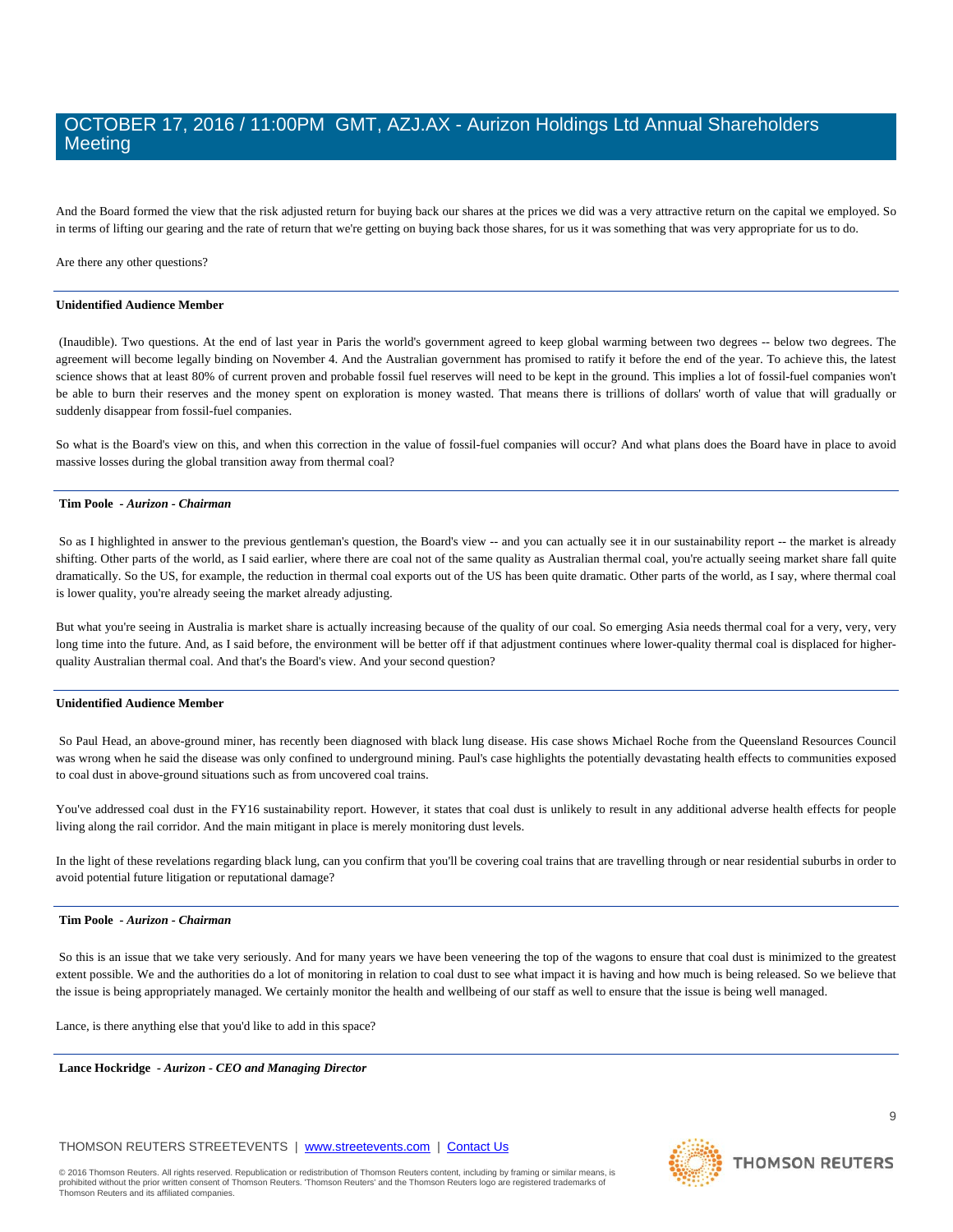Only to reiterate what you've said, Chairman, and to also indicate that we continue to work very closely with the Queensland Resource Council who are managing this whole issue on behalf of the industry. And the utmost care and attention is being paid to it.

#### **Tim Poole** *- Aurizon - Chairman*

Thank you. Thank you for your questions. Are there any other questions? Yes, please.

#### **Unidentified Audience Member**

(technical difficulty) Board's attention to what seems to be one of the key objectives in the annual report, and that's the operating ratio. Now, if you read some of the commentary by the North American experts on rail transportation, and you can read in some of the current information that I have, and I'd like to point out in particular the chief of Burlington Northern Sante Fe Railroad in the United States, Matt Rose, said that operating ratio should be the figure of whatever it is; not to try and strive to reduce that percentage. What we need is leadership in customer satisfaction instead of worrying about things like operating ratio. Thank you.

# **Tim Poole** *- Aurizon - Chairman*

Thank you, sir. I'm not sure there was a question there, but in terms of -- we do obviously monitor operating ratio very closely because it's effectively an EBIT margin so it goes to the heart of profitability of our business and to the return we're earning on the capital we've got employed in the business.

But we -- so we are passionate about that number. And we are passionate about reducing it because we believe that will -- that's fundamental to the sustainability of our business. But I assure you that it's not the only metric that we watch. Customer satisfaction, employee satisfaction, there are many other measures that we watch as a Board and leadership team to measure the health and prosperity of the business. So you're right; no one should look at OR exclusively and we don't. We look at a range of measures.

Thank you for your question. Please.

#### **Ken Rolland** *Shareholder*

[Ken Rolland]. Mr. Chairman. Thank you for the opportunity to ask you a question. Looking at the sustainability report here, I'm looking at a section of your rail network that runs from Toowoomba down through Warwick. And you have what they call the South-West line out towards Goondiwindi and I think maybe Dirranbandi. And I have an interest in Warwick. Sometimes when I'm up there I see the Aurizon haulage train going across through the upper end of Albion street where I live when I'm up there. So I wonder, can you or the CEO or anybody on the Board enlighten me as to whether that's a profitable part of your business, that South-West line?

And with the lot of talk in the papers up there about the new railway line that they're going to build through the Inland, from Melbourne up to Brisbane, and there's great debate in the papers as to exactly where that line is going to go. And the Federal Minister for Infrastructure I think he says, give us another couple of months and we'll give you our decision. So all that area there is very interested in what's going on. And I'm wondering what the future of that line might be in the future. Can you enlighten me at all? Thank you.

#### **Tim Poole** *- Aurizon - Chairman*

Thank you. In relation to the second part of the question, in relation to Inland Rail, you're absolutely right. That is still up for debate. And we don't have any better certainty in terms of the alignment.

In relation to the first part of your question, Lance, are you able to answer that question?

**Lance Hockridge** *- Aurizon - CEO and Managing Director* 

THOMSON REUTERS STREETEVENTS | [www.streetevents.com](http://www.streetevents.com/) | [Contact Us](http://www010.streetevents.com/contact.asp)

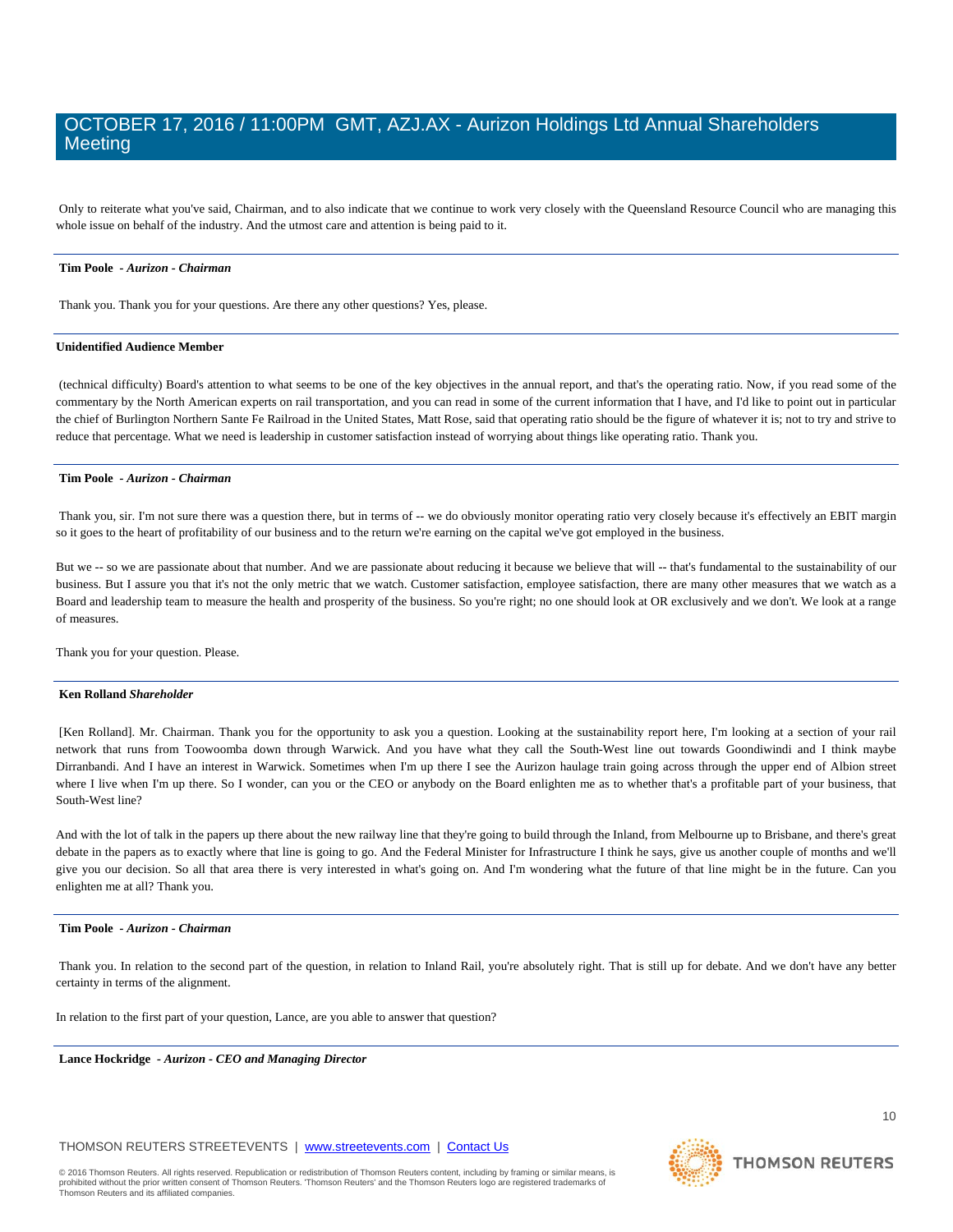Our -- look, well, firstly to acknowledge Mauro Neves who is the Head of Customers, who is here and who can follow up. Our predominant trade in that part of the world is in fact coal. And our coal goes via Toowoomba into, for example, the New Hope. So we have very little, if anything, other than that in that part of the world. Most of the train services I think that you would refer to are in fact Queensland Rail train services.

#### **Tim Poole** *- Aurizon - Chairman*

If you come and see me after the meeting, I'm very happy to put you in touch with some of our executives up here who can probably give you a little further elaboration. So, thank you. Are there any other questions at this stage?

### **Mike Deckman** *Shareholder*

[Mike Deckman]. Mr. Chairman, thanks for taking the time to take my question. As a shareholder and also as a service provider to the Aurizon CQCN particularly, I have some -- I applaud Aurizon, firstly, in its evolution in procurement, more so recently. And we applaud Aurizon's sites for ZERO Harm. However, we have noticed that in this new year, in the last 12 months, it's also been challenging, that ZERO Harm might be fragile in some or all of the changes we're seeing. And this is -- I'm concerned as a shareholder and, secondly, as a service provider.

Where -- and this is a question to any member of the Board -- is a service provider to go when we're seeing some challenging situations which we consider will affect the ZERO Harm? We've raised matters with PMs, heads of procurement, only to be ignored. I have concerns in that regard when we've provided documented comments which have, we believe, been dismissed inappropriately. So who would we approach, independently?

#### **Tim Poole** *- Aurizon - Chairman*

So clearly I'm not able to answer that and you haven't raised, actually, any specifics. But we do have members of our senior leadership team. And I think you referred to the fact that you're doing work on the network. And we do have Alex Kummant here who is the EVP responsible for our network business. So if you come and see me after the meeting, I'll introduce you to Alex and we'll actually see whether we can deal with your particular concern.

#### **Mike Deckman** *Shareholder*

Thank you, because I do believe it could affect the bottom line.

#### **Tim Poole** *- Aurizon - Chairman*

Thank you. Are there any other questions? If there are no other questions, then I'll declare that the reports have been received and considered at the meeting. And we will now move to the next item of business. **PRESENTATION**

# **Tim Poole** *- Aurizon - Chairman*

So Item 2 relates to the election of directors. Russell Caplan retires in rotation, in accordance with the Company's constitution and seeks re-election. Michael Fraser and Kate Vidgen, as directors appointed during the year and in accordance with the Company's constitution, will seek election at this year's meeting. Each election motion is an ordinary resolution and will be voted on separately.

As a matter of process, I'll ask each director standing for re-election or election to introduce themselves to the meeting.

Item 2(a) is the election of Russell Caplan. Russell joined the Company's Board on September 14, 2010. Details of Russell's background, qualifications and experience are set out in the Notice of Meeting. I will now ask Russell to introduce himself and to say a few words.

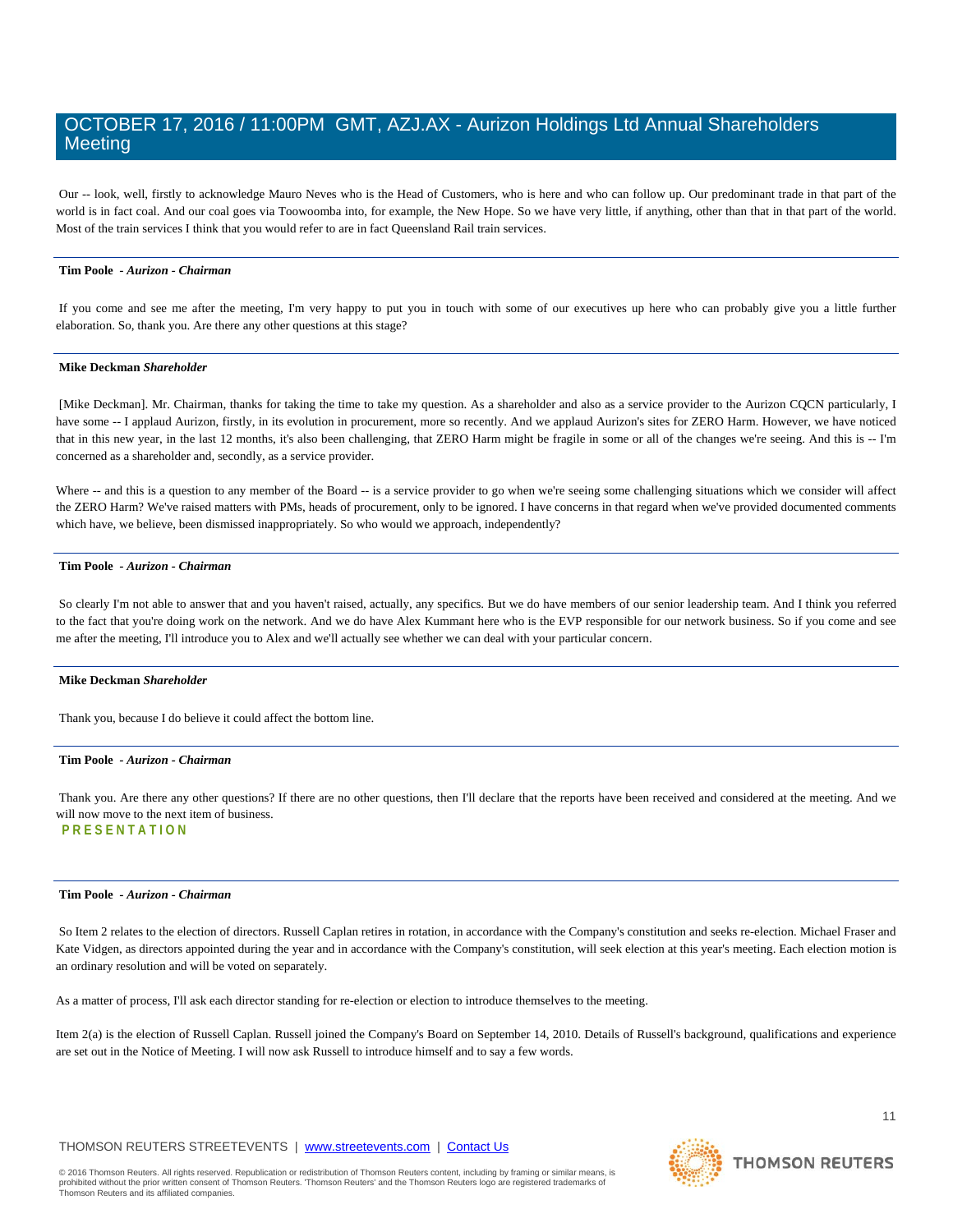### **Russell Caplan** *- Aurizon Holdings Limited - Independent Non-Executive Director*

Good morning, ladies and gentlemen. I'm Russell Caplan. I've been a Director of your Company since the float in 2010. I'm the Chair of the Board's Remuneration Committee. And I sit on the Audit, Risk Management and Governance Committee.

I'm pleased to present myself for re-election to the Board today. In my time on the Aurizon Board I've tried to support and challenge management to create value. I've used my commercial, executive experience, gained in a 42-year international career with the Shell Oil Company, and my commercial governance experience gained as Chairman of Orica and formerly as a Director of Woodside.

I've been pleased to contribute to the emergence and development of Aurizon as a safe, thriving, independent commercial entity. And on what is a continuing journey, many things have gone well, improving the business dramatically and generating sustainable value. But not everything has gone as well as we had wished. We have taken some risks and we have made some investments that have not met our expectations and that have had to be written off. From this experience I've learned valuable lessons, especially about capital allocation, that will serve the Company well into the future.

Since the float, Aurizon has navigated the ups and downs of the resources' business cycle. And I'm convinced that, based on the Company's ongoing program of aggressive self-help measures, driven by a renewed management team, Aurizon is well placed to serve our customers throughout the cycle and to create value for our investors while doing so.

I'm pleased to be a Member of your Board. And if you choose to re-elect me today, I look forward to working with my diverse and commercially accomplished colleagues to continue to support and challenge management for the benefit of all of our stakeholders. Thank you.

#### **Tim Poole** *- Aurizon - Chairman*

Thank you, Russell. The Board, with Mr. Caplan abstaining, recommends that shareholders vote in favor of the re-election of Russell Caplan as a Director of the Company. The resolution before the meeting is that Russell Caplan, who retires by rotation and being eligible, be re-elected as a Director of the Company. Is there anyone who wishes to ask a question in relation to this motion?

If there are no questions, I will now put the resolution to the meeting. Displayed on the screens behind me are details of the proxies received in relation to the re-election of Mr. Caplan. As this item will be determined by poll, if you have not already done so, you should mark the reverse side of your voting card in relation to Item 2(a).

The next item is the election of Mr. Michael Fraser. Michael joined the Company's Board on February 15, 2016. Details of Michael's background, qualifications and experience are also set out in the Notice of Meeting. I will now ask Michael to introduce himself and to say a few words.

#### **Michael Fraser** *- Aurizon Holdings Limited - Independent Non-Executive Director*

Thank you, Chairman, and good morning to all of our shareholders who are here today. I was delighted when I was invited to join the Board of Aurizon because it's a company which I believe I can make a real contribution to as the Non-Executive Director.

My experience over the last 30 years has involved working across all aspects of the Australian energy industry, including seven and a half years as Managing Director and CEO of AGL Energy. And many of the issues that I've had to deal with in that time I believe are very relevant to Aurizon's business today. The capital-intensive nature of the railroad business, the long-term investment horizons, the exposure to the resource sector, the cultural and operational transformational changes that the Company is going through and the heavy involvement of the QCA as the regulator of our below-rail business, are all matters with which I'm very familiar.

When I joined the Board earlier this year, Tim asked me to chair the Aurizon Network Board which is responsible for the regulated part of our business. This is a role where I believe I can make a particular contribution to the Company, given my past extensive dealings with regulators in all shapes and forms across the country, including the QCA.

I believe my background and experience leave me well placed to make a contribution to the Company's future. And I'd be delighted to be elected as a Director by shareholders this morning. Thank you.

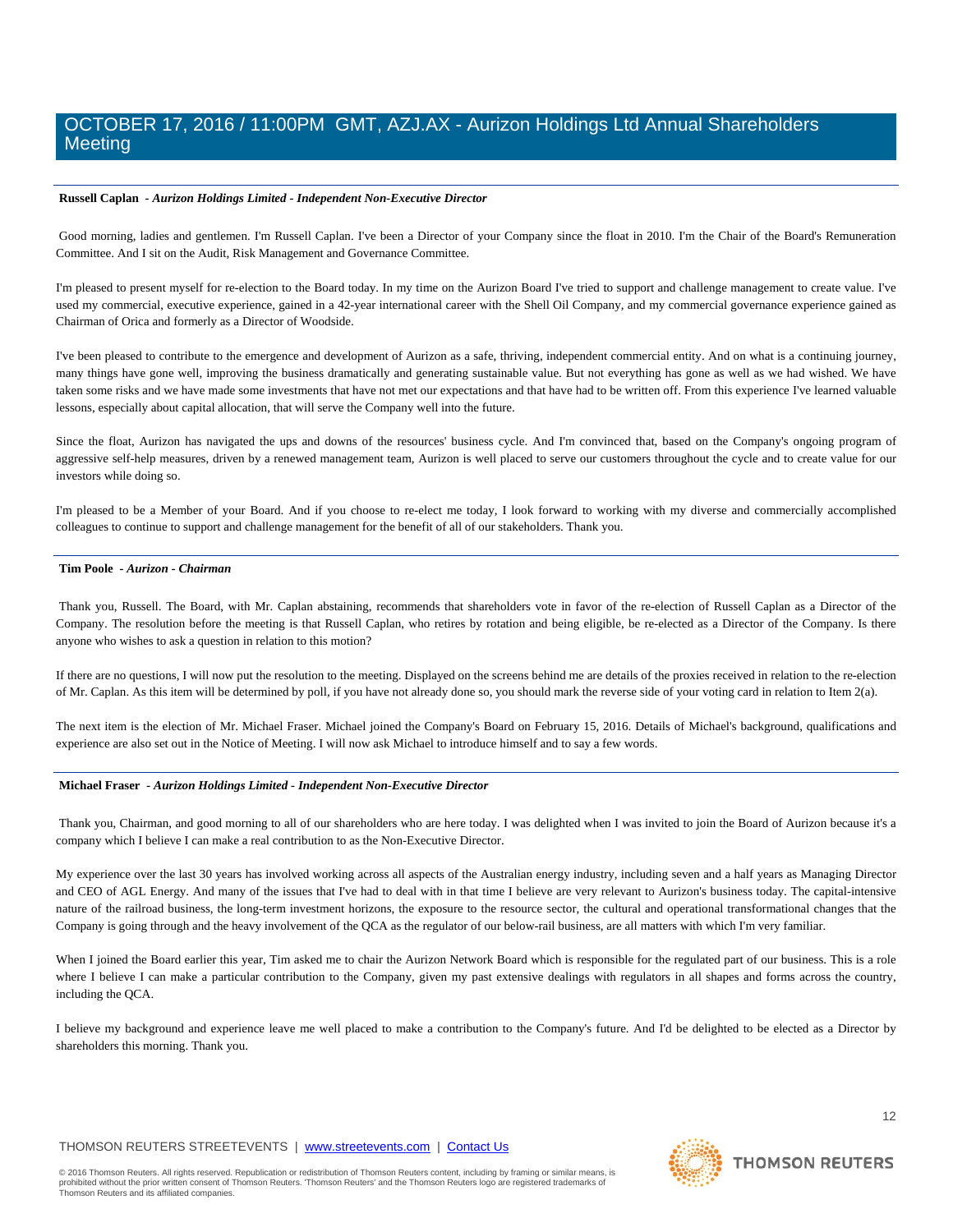#### **Tim Poole** *- Aurizon - Chairman*

Thank you, Michael. The Board, with Mr. Fraser abstaining, recommends that shareholders vote in favor of the election of Michael Fraser as a Director of the Company. The resolution before the meeting is that Michael Fraser, who was appointed to the Board and being eligible, be elected as a Director of the Company. Is there anyone who wishes to ask a question in relation to this motion? **QUESTION AND ANSWER**

#### **Katie Petersall** *Shareholder*

[Katie Petersall]. All I want to say is that I can't see anything on this blue card so I cannot vote because the lighting is very dim. So can we have a little more light? Thank you.

#### **Tim Poole** *- Aurizon - Chairman*

Thank you for that. I think we can accommodate a bit more light. So hopefully the lights will come up a bit. Thank you. And what we might do at the end is actually put them even more when I stop talking, to give you a chance to see even better. **PRESENTATION**

#### **Tim Poole** *- Aurizon - Chairman*

If there are no more questions, I'll now put the resolution to the meeting. Displayed on the screens behind me are the details of the proxies received in relation to the election of Mr. Fraser. As this item will be determined by poll, if you have not already done so, you should mark the reverse side of your voting card in relation to Item 2(b); that is assuming you can actually see. So hopefully that's a little bit better.

Okay. Moving on to Item 2(c) which is the election of Kate Vidgen. Kate joined the Board, the Company's Board, on July 25, 2016. Details of Kate's background, qualifications and experience are also set out in the Notice of Meeting. I'll now ask Kate to introduce herself and to say a few words.

#### **Kate Vidgen** *- Aurizon Holdings Limited - Independent Non-Executive Director*

Good morning, shareholders. I was very pleased to be asked to join the Aurizon Board earlier this year. I have spent more than 18 years in Macquarie Group working primarily in infrastructure, bulk commodities and energy. During this time, I have not only worked advising Australian entities on M&A and debt and equity ratings, but also as an investor and an asset manager. I have had particular focus on regulated assets and I am very keen to use this experience to assist Aurizon in gaining the best possible outcomes from UT5 and beyond. I have also worked very closely with many of Aurizon's customers and think, therefore, I understand their objectives and drivers. I hope this knowledge can assist Aurizon to improve and enhance its partnerships with its customers.

I'm also the Chair of Quadrant Energy, a major oil and gas company. I'm involved in all aspects of this business, but most importantly I have been very involved in developing a cost-management plan and a new, long-term strategy for the company, which has provided much more certainty for its shareholders.

Obviously, the oil and gas sector has been very challenged in the last couple of years. I believe this experience can help Aurizon and our new CEO shape the strategic direction of the Company going forward.

Importantly, for Quadrant Energy, we have spent a great deal of time on safety and the importance of zero harm to our employees. It is of critical importance to me that our staff return to their families in good health and free from harm. This is an objective that is common with Aurizon and my fellow directors and I believe in the value of shared experience in this regard.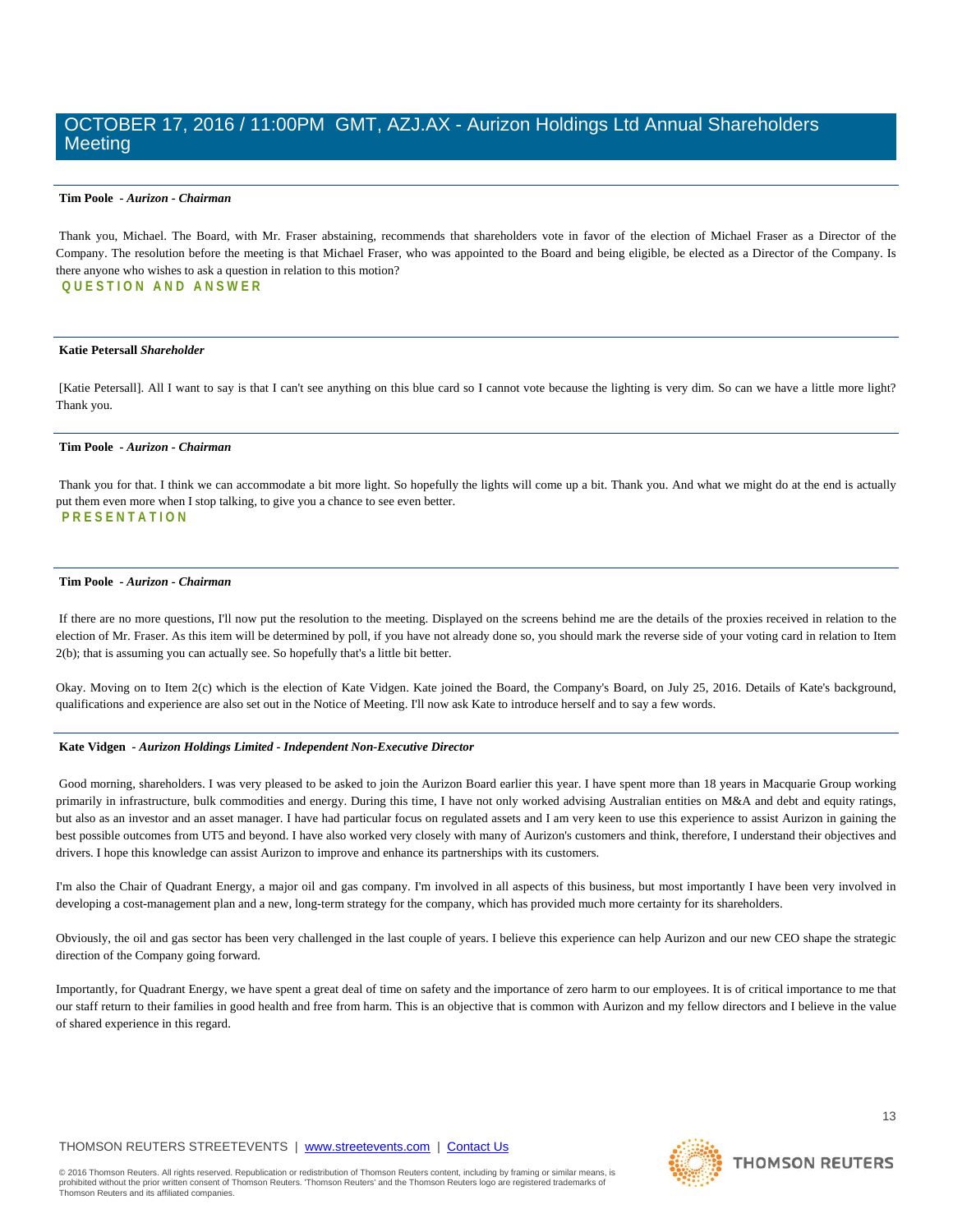I'm a serving Member of the Aurizon Remuneration Committee and I sit also on the Network's Board. I believe this is an exciting time for Aurizon. And while there are many challenges, there are also many opportunities. I carefully considered the appointment before accepting the role and believe I have sufficient time and energy to fully perform my duties. I would be delighted to be elected by shareholders today.

#### **Tim Poole** *- Aurizon - Chairman*

Thank you, Kate. The Board, with Ms. Vidgen abstaining, recommends that shareholders vote in favor of the election of Kate Vidgen as a Director of the Company. The resolution before the meeting is that Kate Vidgen, who was appointed to the Board and being eligible, be elected as a Director of the Company. Is there anyone who would like to ask a question in relation to this motion?

If there are no questions, I will now put the resolution to the meeting. Once again, the slides on the screens behind me are details of the proxies received in relation to the election of Ms. Vidgen.

Again, as this item will be determined by poll, if you have not already done so, you should mark the reverse side of your voting card in relation to Item 2(c).

Moving on to Item 3. Item 3 relates to the adoption of the Company's remuneration report for the financial year ended June 30, 2016 and is set out on pages 23 to 36 of the 2016 annual report. The remuneration report sets out the Board's remuneration policy for its executives, employees and directors. The Company strives to ensure that its remuneration report is clear, transparent and demonstrates your Board's objective of ensuring the alignment of executive reward with the creation of shareholder value. And the current market practices have been duly considered in terms of both quantum and structure of the Company's remuneration framework.

The resolution before the meeting is that the remuneration report for the financial year ended June 30, 2016 be adopted. The Board unanimously recommends that shareholders vote in favor of adopting the remuneration report. **QUESTION AND ANSWER**

### **Tim Poole** *- Aurizon - Chairman*

Is there anyone who would like to ask a question in relation to this motion? Michael.

#### **Unidentified Audience Member**

Thank you, Mr. Chairman. First of all, really a number of comments around the details of the remuneration report that I want to make some comments on. People might not be fully aware, but it's strange. The shareholders' association have a long-term incentive aim to get it out to a five-year performance period. Now Aurizon in the past has had it as a three-year period. So I actually commend the move to a four-year period with a one-year hold back. And I think that's another reason why we're supporting it, because we're finally getting out to really reflect true long-term incentives for investments.

So the other thing that the Board has deleted from the past programs is the re-test, which is an issue that was a (inaudible) in as if they failed the performance period, you go back the next year and have a re-test on a different -- there might be a different hurdle height, but you could pass and get your reward back. From the shareholder point of view, we don't get a chance for a re-test. We either get the earnings per share or we get the share price appreciation over that period. And we either can sell our shares or continue on and collect the dividend. But if it fails, we feel the pain. And so we felt it's very important that those that are producing that result also feel the pain.

The Board has signaled to extend the period from three to four years beginning next year. And the Board has re-weighted the score cards so that the long-term aspect of it shows up. So the operational ratio has gone down to 15% of the total reward. The total shareholder return has gone up to 35%. But to me the most important piece was the last return on invested capital; it's gone to 50%. And again I commend that action. I think now we've got a long-term incentive that's almost there. It's four years plus a hold back. I'd love to see it tested over a five-year period. That really makes us have to really think about those investments and can we get a five-year result out of it. And I think that helps long-term incentive.

In terms of the short-term incentive, again I commend the Board for having the tenacity or the -- there's a lot of words you could use, but I won't -- to actually say we are not awarding any short-term incentive because the earnings per share target wasn't reached. Thank you for that. That was a discretionary decision of the Board and

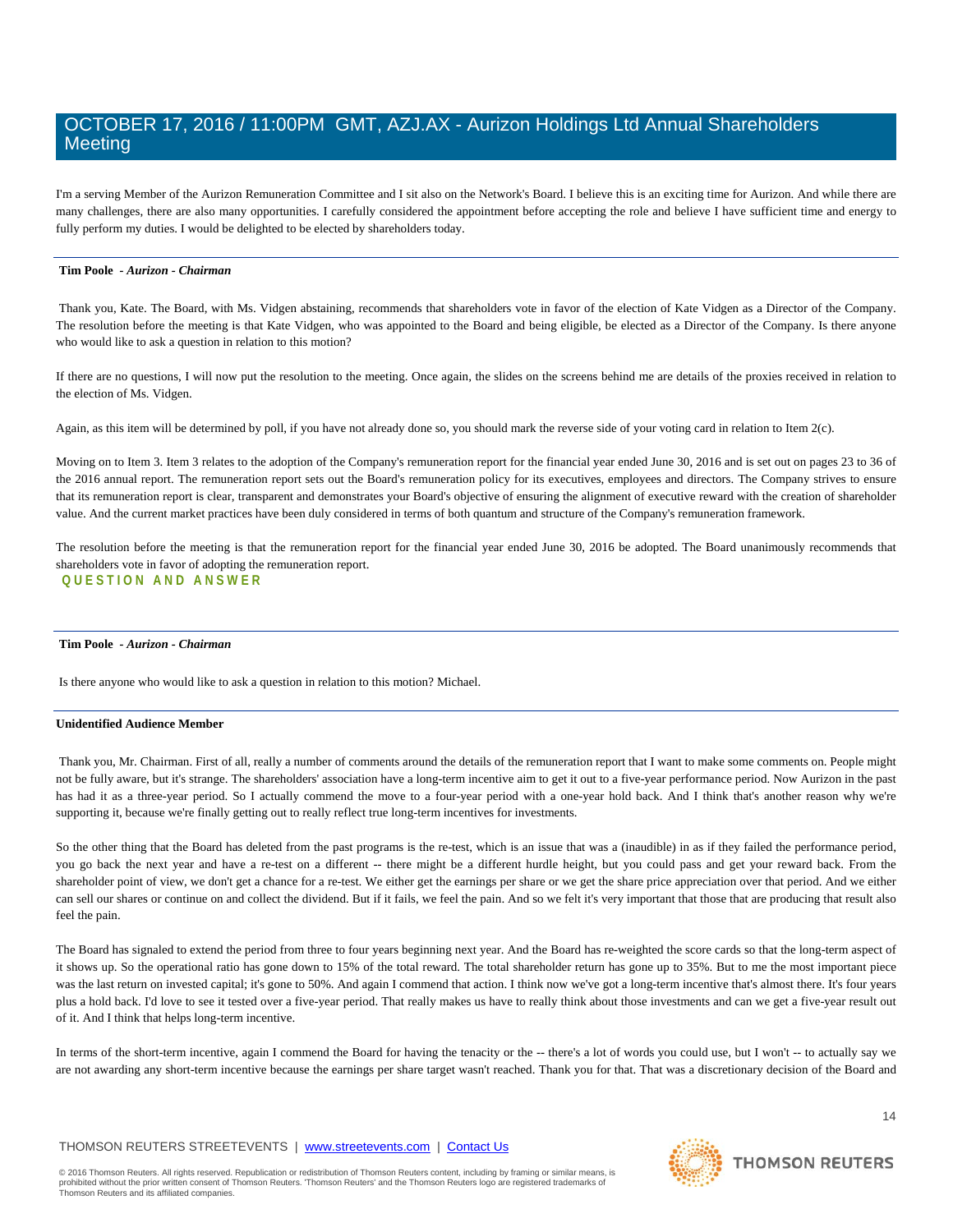we -- I don't have a problem personally with a discretionary decision of the Board as long as it's put out transparently in your report of what the grounds of that decision was

However, I would -- we would like to see the earnings per share target for short-term to be a prerequisite of getting any other rewards. The reason being is the shareholder doesn't get any other rewards other than the results of the earnings per share and the follow through of may by dividends and so forth.

We believe that people go to work to do a good job. You don't have to give them an incentive, short-term incentive to do a good job. And so they should be paid adequately so they don't have to worry, financial concerns shouldn't worry them in the short term. The long term, fine, that's future down the road. But the short-term incentive to me, you're paid to do a good job and you should do a good job which improves the business and improves customer satisfaction, improves safety, etc.

And so I'd just like to see that discretion that the Board used this year to turn into policy that it's actually a pre-requisite to achieve the target on the financial side of things before you get the other targets of the non-financial. And thank you for the progress made to date. We support where you come from; we'd just like a few more tweaking. Thank you.

#### **Tim Poole** *- Aurizon - Chairman*

Thanks, Michael. I appreciate your comments. And as you've highlighted, we do listen. We do listen to shareholders at this meeting. We do listen to our institutional shareholders clearly, as we spend a lot of time with them as well. So we do listen and we do genuinely listen.

We have moved, as you've highlighted, from three to four years on LTI. Whether or not we get to five years will -- remains to be seen, but it's certainly something that exercises our mind. You're quite right; we do run long-life infrastructure assets and other -- even our above-rail assets are long-life assets. So there's certainly merit in your arguments and it's why we've taken the LTI from three to four years.

In relation to one of the other comments you made at the end in terms of the -- in relation to the short-term incentive. What you're effectively saying is you'd like to see a gateway such that if we don't hit a certain financial performance, the STI opportunity doesn't open up for executives. That's an initiative that we have debated as a remuneration committee and as a Board over the last 12 months. Where we landed on that issue was the Board retains discretion in relation to STI payments. And we feel that that gives us the power that if we believe that the financial outcomes for the year or the complete outcomes for the year aren't in accordance with shareholder outcomes, then we can exercise our discretion.

So we resisted going to the formal gateway, but we retain that discretion. And we believe that gives us, as I say, the power to do as you say. And it's interesting; I was just reflecting, as you were talking about, focus on the financial outcome. And I -- it resonates with me and I absolutely understand it, because without financial performance we can't pay dividends and the share price doesn't go up. So there is absolutely a direct correlation between financial performance and shareholder outcomes.

But I was reflecting on the gentleman behind you and his question before about operating ratio and not having financial tests to the exclusion of other things. And as you will know from reading our rem report, our rem -- our STI measures for executives are not purely financial. There are other measures relating to health and safety and other very important things that we ask our executives to extend themselves to get the very best performance.

So I agree with your point, but we think we've got the right structure and the right payouts to make sure shareholder outcomes are reflected in executive remuneration. And I think this year demonstrates that.

Are there any other questions on the remuneration report? If there are no more questions, I will now put the resolution to the meeting. **PRESENTATION**

#### **Tim Poole** *- Aurizon - Chairman*

Once again, the slides on the screen behind me are the details of the proxies received in relation to Item 3. Importantly, the Company will disregard any votes cast on Item 3 by all the key management personnel and their closely related parties, except where that vote is cast by them as a proxy for a person who is entitled to vote and in accordance with the directions on the voting card.

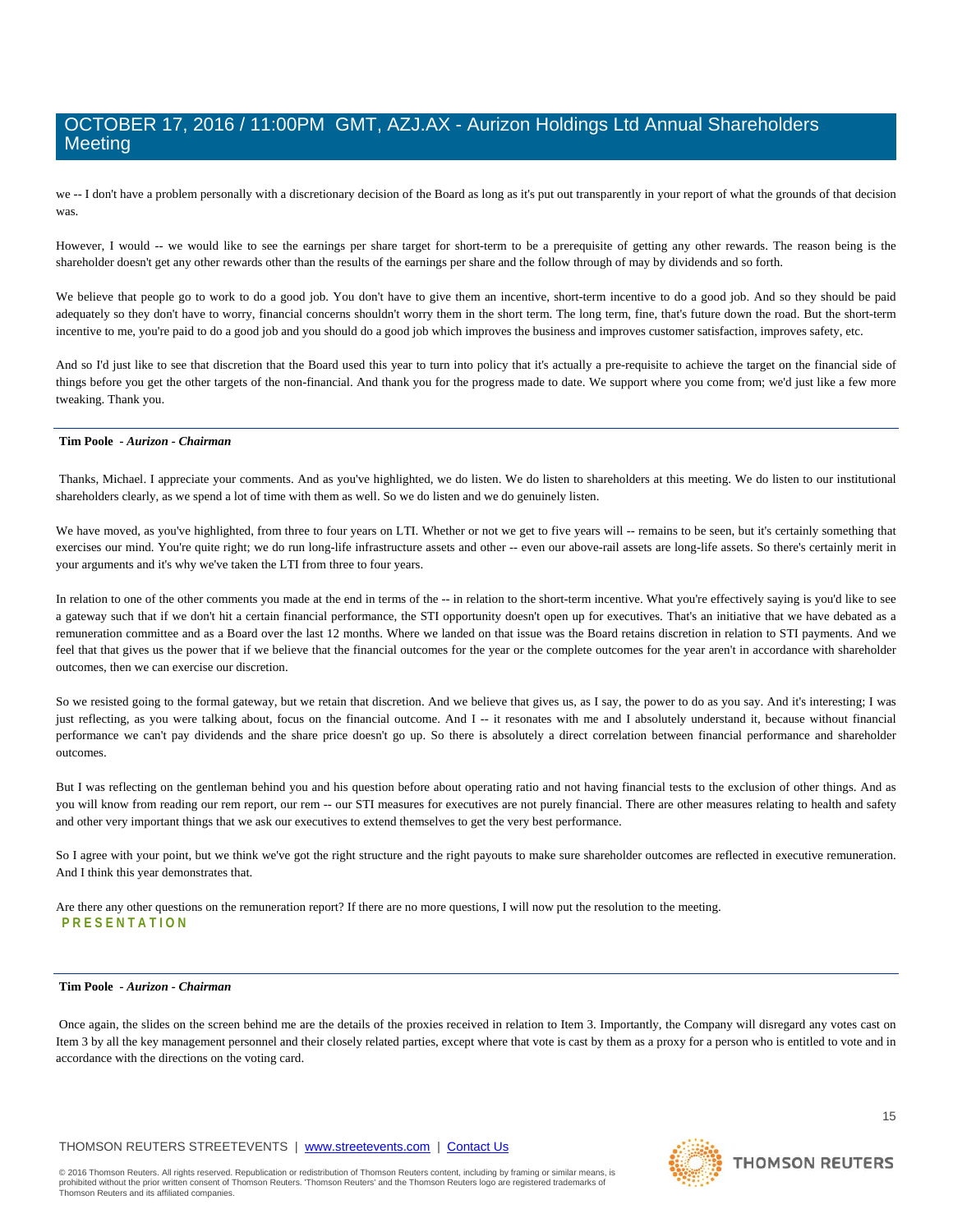As this item will also be determined by poll, if you have not already done so, you should mark the reverse side of your voting card in relation to item 3.

Ladies and gentlemen, this completes discussion of all the resolutions contained in the Notice of Meeting. Could all shareholders please complete and sign their voting cards as required and ensure they place their completed voting cards into the ballot boxes held by Computershare attendants as you leave the meeting. If you require assistance, please raise your hand and a representative from Computershare will come and assist you. **QUESTION AND ANS WER**

### **Unidentified Audience Member**

Can I bring up a question? My name is [Gil]. I'm a shareholder with you guys. Last week I was listening to a ABC radio report about you guys having a train coming from out west, from Toowoomba into the docks of Brisbane. And they were saying about how coal is not covered and also a spray that goes over the coal that keeps the dust down. Now I think you guys are doing a pretty good job. But a lot of residents were saying there was a lot of dust which a lot of people were saying that it could have been from infrastructure.

Now, what came to my attention was a -- when the reporter was talking to one of the residents, they were finding a lot of coal along the railway tracks. Now, I'm just wondering, do you just have measurements of what you dig out and transport on to the docks and how much quality or amount of coal do you lose along the way?

#### **Tim Poole** *- Aurizon - Chairman*

In relation to the first part of your question, as I said earlier, we do veneer the top, the top surface. So that does limit most of the dust coming off, which is very

important; something we're not necessarily required to do but something we do to ensure dust is minimized.

Lance, have you got any comment in relation to actual measurement?

#### **Lance Hockridge** *- Aurizon - CEO and Managing Director*

The measurement, Chairman, that is in our view more useful and relevant, is to measure what's actually alongside the railway line, which is done by the Queensland authorities, and continues to demonstrate that the proportion of coal dust in the make-up of what is regarded or typically referred to as dust is a very small proportion. There is much more, very much more, for example, which is brake dust or dust from passenger trains rather than coal dust, which goes to reinforce, Chairman, the message that you're making about the efficacy of both profiling, in other words making sure we've got the right shape of coal --

#### **Tim Poole** *- Aurizon - Chairman*

Yes, yes.

#### **Lance Hockridge** *- Aurizon - CEO and Managing Director*

-- in the wagons, and then veneering. It works and it works well.

#### **Unidentified Audience Member**

Yes, that's fine. And I understand that question that you just gave me. But the question I'm referring to is there's a lot of droppings from coal actually along the train lines. And it is a profit for you guys losing along those because each train line has a lot of bumps and moving around. And I'm just wondering have you got a measurement of that price of what you guys are losing from transport from out west Toowoomba to the docks itself?

**Lance Hockridge** *- Aurizon - CEO and Managing Director* 

### THOMSON REUTERS STREETEVENTS | [www.streetevents.com](http://www.streetevents.com/) | [Contact Us](http://www010.streetevents.com/contact.asp)